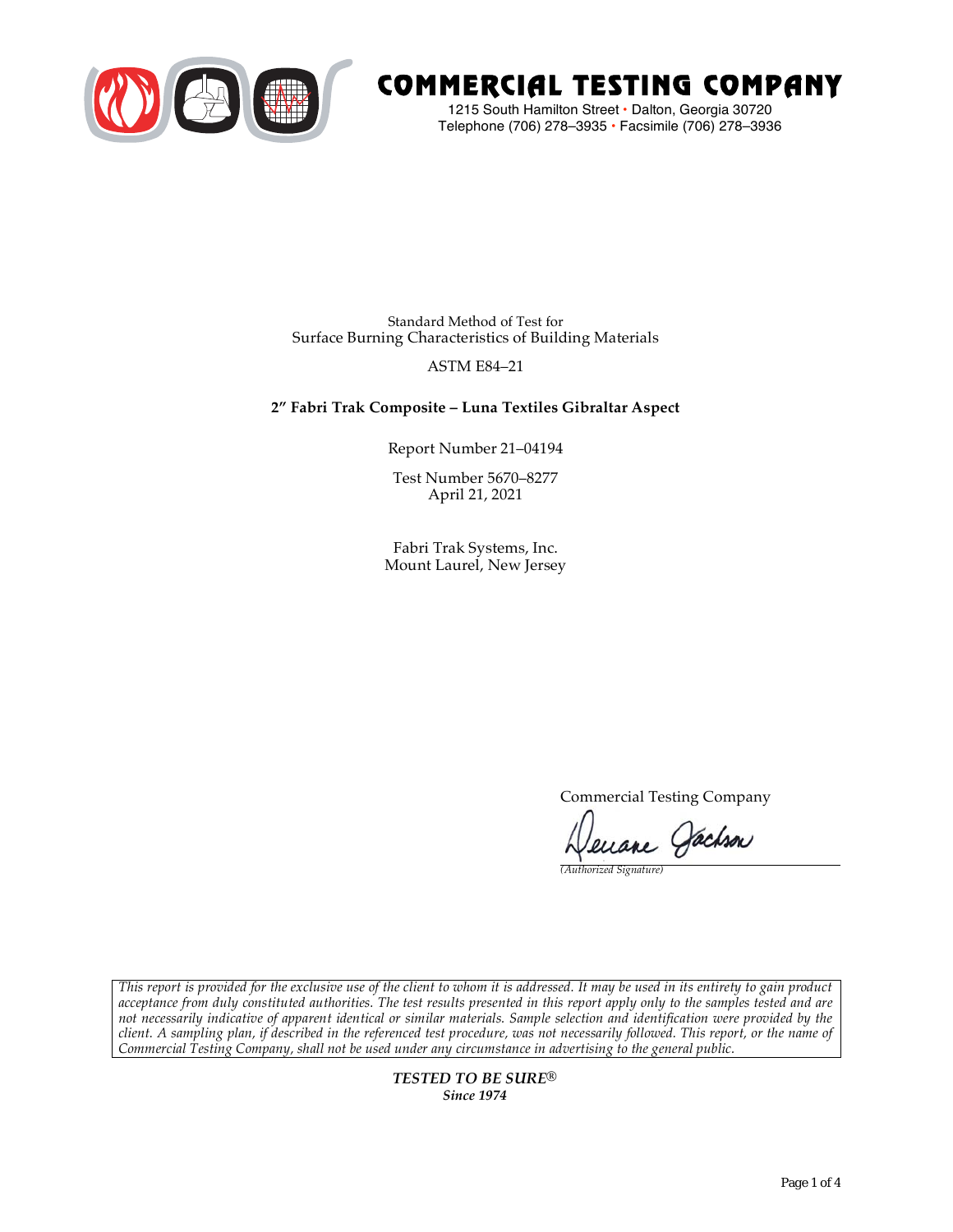## **INTRODUCTION**

This report is a presentation of results of a surface flammability test on a material submitted by Fabri Trak Systems, Inc., Mount Laurel, New Jersey.

The test was conducted in accordance with the ASTM International fire-test-response standard E84–21, *Surface Burning Characteristics of Building Materials*, sometimes referred to as the Steiner tunnel test. ASTM E84 is an American National Standard (ANSI) and has been approved for use by agencies of the Department of Defense. The ASTM E84 test method is the technical equivalent of UL No. 723. The test is applicable to exposed interior surfaces such as walls and ceilings. The test is conducted with the specimen in the ceiling position with the surface to be evaluated face down toward the ignition source. Thus, specimens shall either be self-supporting by its own structural quality, held in place by added supports along the test surface, or secured from the back side.

This standard is used to measure and describe the response of materials, products, or assemblies to heat and flame under controlled conditions, but does not by itself incorporate all factors required for firehazard or fire-risk assessment of the materials, products, or assemblies under actual fire conditions.

## **PURPOSE**

The purpose of the test is to provide only the comparative measurements of surface flame spread and smoke development of materials with that of select grade red oak and fiber–reinforced cement board, Grade II, under specific fire exposure conditions with the smoke area of heptane used to establish the smoke-developed index. The test exposes a nominal 24-foot long by 20-inch wide test specimen to a controlled air flow and flaming fire adjusted to spread the flame along the entire length of a red oak specimen in  $5\frac{1}{2}$  minutes. During the 10-minute test duration, flame spread over the specimen surface are measured and recorded. Test results are calculated relative to red oak, which has an arbitrary rating of 100, and fiber–reinforced cement board, Grade II, which has a rating of 0. The 100 smoke-developed index is calculated using the smoke area of heptane.

The test results are expressed as Flame Spread Index and Smoke-Developed Index. The Flame Spread Index is defined in ASTM E176 as "a number or classification indicating a comparative measure derived from observations made during the progress of the boundary of a zone of flame under defined test conditions." The Smoke-Developed Index, a term specific to ASTM E84, is defined as "a number or classification indicating a comparative measure derived from smoke obscuration data collected during the test for surface burning characteristics." There is not necessarily a relationship between the two measurements.

The method does not provide for measurement of heat transmission through the surface tested, the effect of aggravated flame spread behavior of an assembly resulting from the proximity of combustible walls and ceilings, or classifying a material as noncombustible solely by means of a Flame Spread Index.

The zero reference and other parameters critical to furnace operation are verified on the day of the test by conducting a 10–minute test using 1/4–inch fiber–reinforced cement board, Grade II. Periodic tests using NOFMA certified 23/32–inch select grade red oak flooring provide data for the 100 flame spread reference with heptane providing data for calculating the 100 smoke-developed index. These procedures are more fully described in Section 7of the E84 Standard.

#### **TEST SAMPLE**

The test sample, selected by the client, was identified as **2" Fabri Trak Composite – Luna Textiles Gibraltar Aspect**, (Panel Composite: 2" Fabri Tack, 2SFE.20, 2SJT.20, 5/8" Type X Gypsum Board). Three test panels, each measuring two feet wide by eight feet in length, were received. They were physically self-supporting and required no additional sample preparation. The panels were transferred to storage racks and conditioned to equilibrium in an atmosphere with the temperature maintained at  $71 \pm 2$ °F and the relative humidity at  $50 \pm 5$  percent. For testing, the panels were placed end-to-end on the ledges of the tunnel furnace to make up the necessary 24-foot test sample and the test conducted with no auxiliary support mechanism.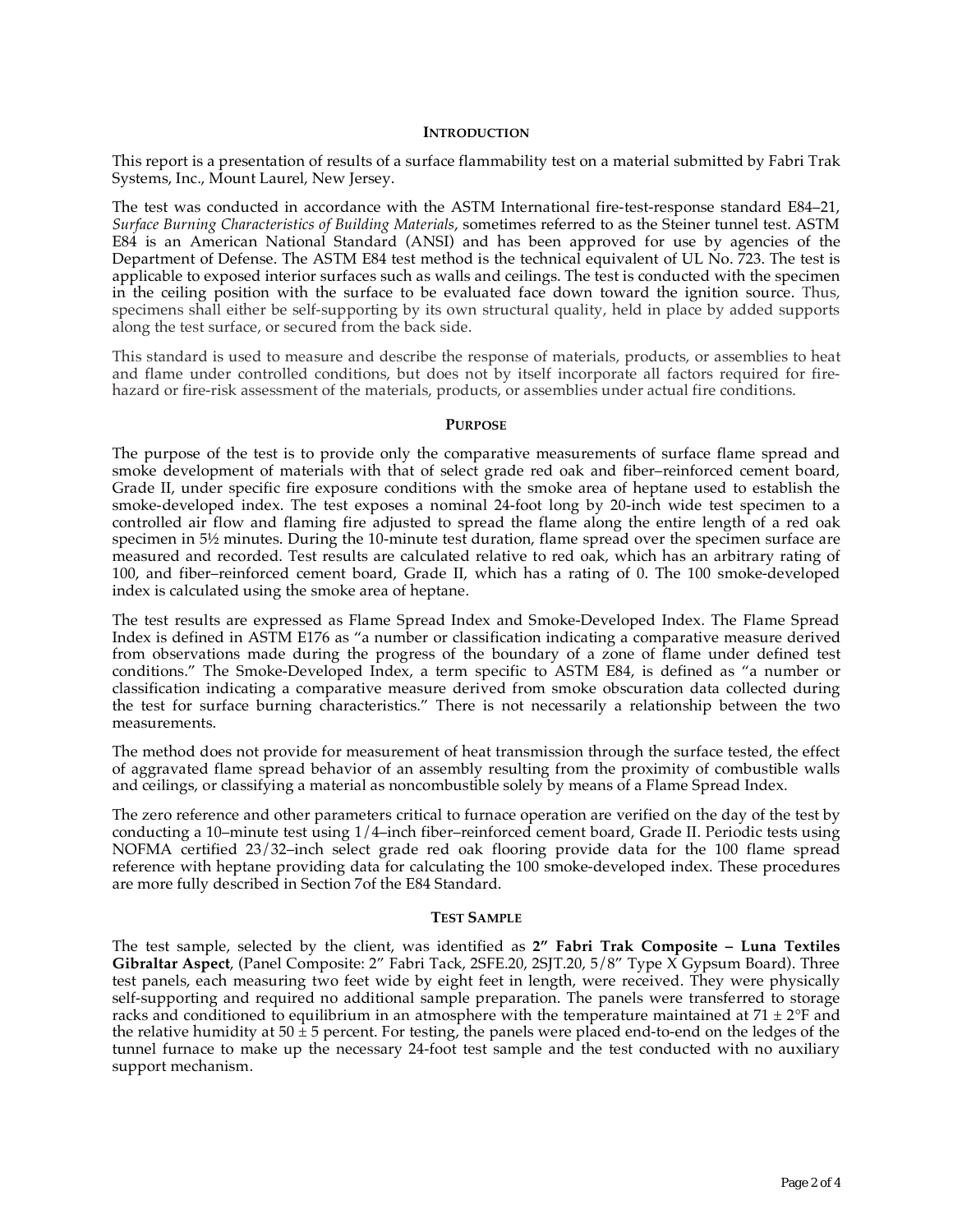# **TEST RESULTS**

The test results, calculated on the basis of observed flame propagation and the integrated area under the recorded smoke density curve, are presented below. The Flame Spread Index obtained in E84 is rounded to the nearest number divisible by five. Smoke-Developed Indices are rounded to the nearest number divisible by five unless the Index is greater than 200. In that case, the Smoke-Developed Index is rounded to the nearest 50 points. The rounding procedures are more fully described in Sections 9.1, 9.2, and X3 of the E84 Standard. The flame spread and smoke development data are presented graphically at the end of this report.

| <b>Test Specimen</b>                    | Flame Spread Index | Smoke-Developed Index |
|-----------------------------------------|--------------------|-----------------------|
| Fiber-Reinforced Cement Board, Grade II |                    |                       |
| Red Oak Flooring                        | 100                |                       |
| Heptane, (HPLC) Grade                   |                    | 100                   |
| 2" Fabri Trak Composite – Luna Textiles |                    |                       |
| <b>Gibraltar Aspect</b>                 | 25                 | 300                   |

## **OBSERVATIONS**

Specimen ignition over the burners occurred at 0.08 minute. Surface flame spread was observed to a maximum distance of 6.38 feet beyond the zero point at 8.93 minutes. The maximum temperature recorded during the test was 616°F. For information purposes, the actual (unrounded) Flame Spread and Smoke-Developed Indices were 24.5 and 316.3 respectively.

## **CLASSIFICATION**

The Flame Spread Index and Smoke-Developed Index values obtained by ASTM E84 tests are frequently used by code officials and regulatory agencies in the acceptance of interior finish materials for various applications. The most widely accepted classification system is described in the National Fire Protection Association publication NFPA 101 *Life Safety Code*, where:

| Class A | 0 – 25 Flame Spread Index             | 0 – 450 Smoke-Developed Index   |
|---------|---------------------------------------|---------------------------------|
|         | Class B $26 - 75$ Flame Spread Index  | $0 - 450$ Smoke-Developed Index |
|         | Class C $76 - 200$ Flame Spread Index | 0 – 450 Smoke-Developed Index   |

Class A, B, and C correspond to Type I, II, and III respectively in other codes. They do not preclude a material being otherwise classified by the authority of jurisdiction.